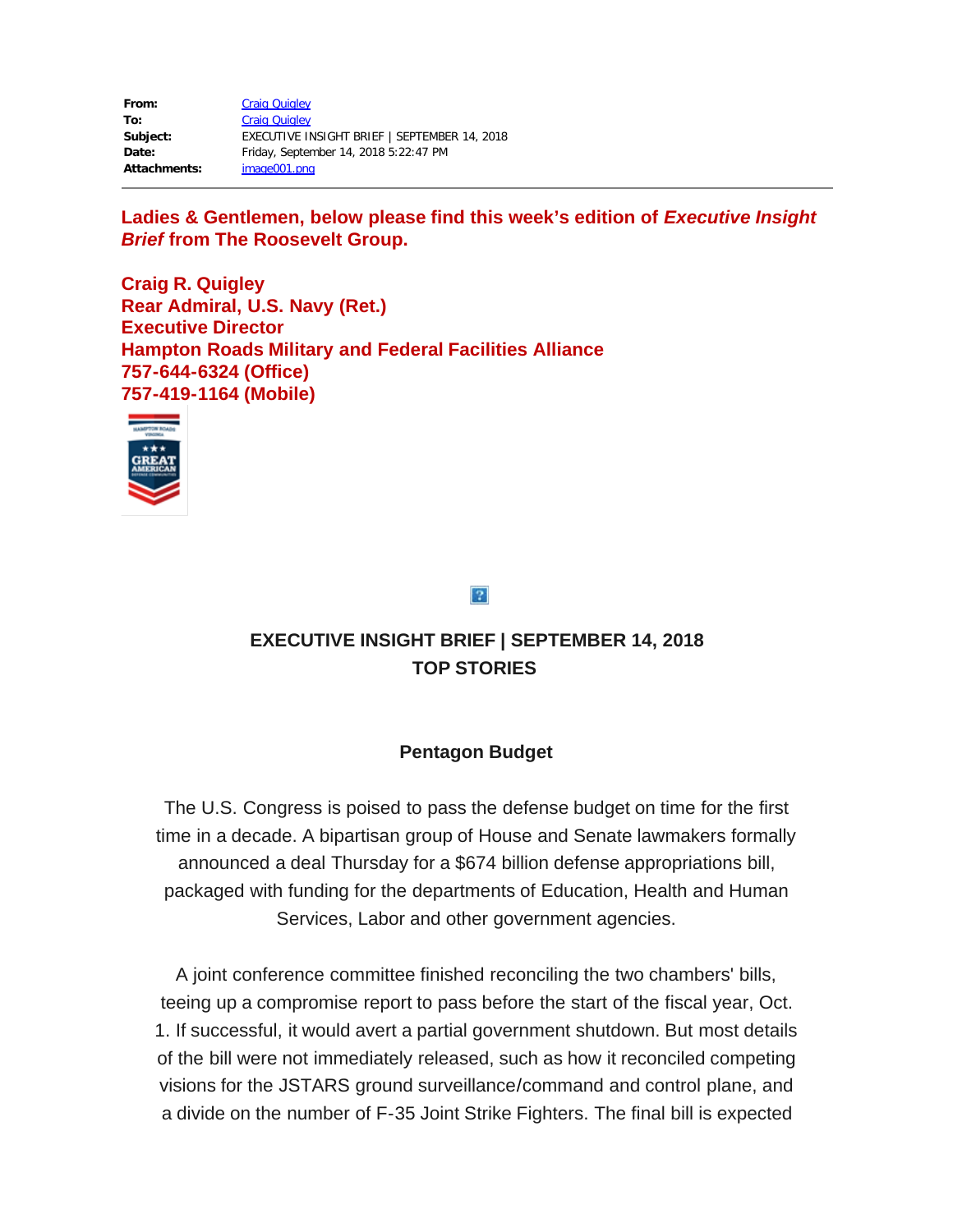to be made public before the end of the week. [Read](https://rooseveltdc.us12.list-manage.com/track/click?u=322456b7b4ad08c1b4904c407&id=c40dfe7ab7&e=5c6d0a3b33) more here.

#### **Trump's Warning to Iran**

The White House condemned the Islamic Republic for rocket attacks on U.S. facilities in Baghdad and Basra. Such attacks have been common—but it's not always clear who exactly is driving them. Shia militants in Baghdad are always prepared to attack U.S. facilities: They have encased pipes, which are aimed in the direction of the U.S. Embassy, in the ground near east Baghdad's soccer pitches, Michael Knights, an expert on Iraq at the Washington Institute, claimed.

One thing that is new, however, is how the U.S. reacted this time: by condemning Iran directly for its influence over Shia militias in Iraq. Such attacks were common prior to 2014, and past administrations called out the Islamic Republic for it, but for the past four years the U.S. and Iran-backed Shia militia have had a common goal: defeating ISIS, which they more or less achieved last year.

The statement is part of a larger U.S. pressure campaign on the Islamic Republic that picked up speed last May when President Trump withdrew the U.S. from the multilateral nuclear agreement with Iran. Since then, the U.S. has reimposed sanctions on the country and plans to go ahead with a more crippling set of restrictions in November targeting Iran's lucrative oilexport revenue. Full story [here.](https://rooseveltdc.us12.list-manage.com/track/click?u=322456b7b4ad08c1b4904c407&id=ae12da7fd7&e=5c6d0a3b33)

#### **The Military Prepares for Florence**

The military effort activated to support relief and search-and-rescue operations after Hurricane Florence hit the East Coast has swelled to [more](https://rooseveltdc.us12.list-manage.com/track/click?u=322456b7b4ad08c1b4904c407&id=f3f3699801&e=5c6d0a3b33) than 7,000 [troops,](https://rooseveltdc.us12.list-manage.com/track/click?u=322456b7b4ad08c1b4904c407&id=f3f3699801&e=5c6d0a3b33) with thousands more standing by on ready-to-deploy orders, the commander of U.S. Northern Command said Thursday. Speaking to reporters at the Pentagon, Air Force Gen. Terrence O'Shaughnessy said Florence, which has prompted more than one million evacuations in North Carolina, South Carolina and Virginia, will be met with comprehensive and wide-ranging military relief efforts from every side, including from the ocean,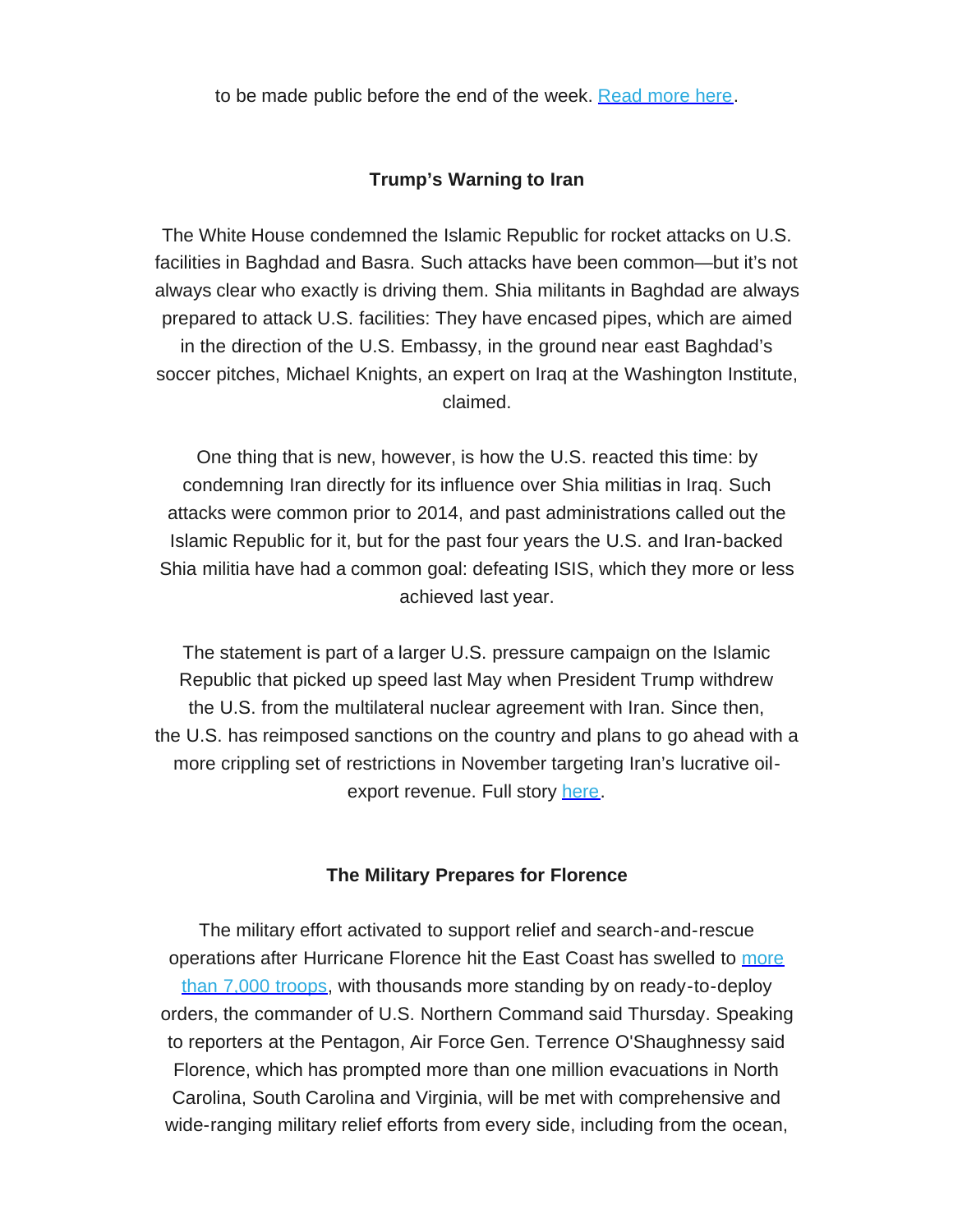where two amphibious ships are following hard in the wake of the storm.

"The USS Kearsarge and USS Arlington, which will literally chase Florence in, have Navy and Marine personnel in addition to life-saving assets to include 16 helicopters, and six MV-22 [Ospreys]," O'Shaughnessy said. The amphibious assault ship Kearsarge and amphibious transport dock Arlington, both sortied from their Norfolk, Virginia, homeport ahead of the storm, have a light specialpurpose Marine air-ground task force aboard ready to engage in disaster-relief efforts, O'Shaughnessy said. Of the 7,000 troops currently tapped for storm response, about 4,000 are National Guard and another 3,000 are active duty.

#### **Manafort Plea**

Paul Manafort, the former chairman of President Donald Trump's campaign, pleaded guilty Friday to federal charges and agreed to cooperate with special counsel Robert Mueller's investigation of Russian interference in the 2016 election.

The deal enables Manafort, who was convicted of tax and bank fraud charges by a federal court jury in Virginia, to avoid a second trial in the District of Columbia. The agreement makes Manafort the latest member of President Trump's inner circle to cooperate with the investigation that has loomed over his presidency. And it suggests that investigators still have other targets in their sights. Manafort's plea deal follows agreements that Mueller's team had already reached with Trump's former national security adviser Michael Flynn and Manafort's former deputy Rick Gates. Full [story](https://rooseveltdc.us12.list-manage.com/track/click?u=322456b7b4ad08c1b4904c407&id=6619185b3a&e=5c6d0a3b33) here.

#### **Navy Pilot Recognized and More**

A Navy pilot who took out a Syrian attack jet that was dropping bombs on friendly forces last year — the service's first air-to-air kill since the end of the Cold War — was [recognized](https://rooseveltdc.us12.list-manage.com/track/click?u=322456b7b4ad08c1b4904c407&id=3715af7dde&e=5c6d0a3b33) for his heroism this weekend. Lt. Cmdr. Mike "MOB" Tremel, an F/A-18E Super Hornet pilot with the Strike Fighter Squadron 87, was awarded the Distinguished Flying Cross on Saturday during the Tailhook Association's annual conference. The medal is awarded for heroism or extraordinary achievement during aerial flights. Tremel is credited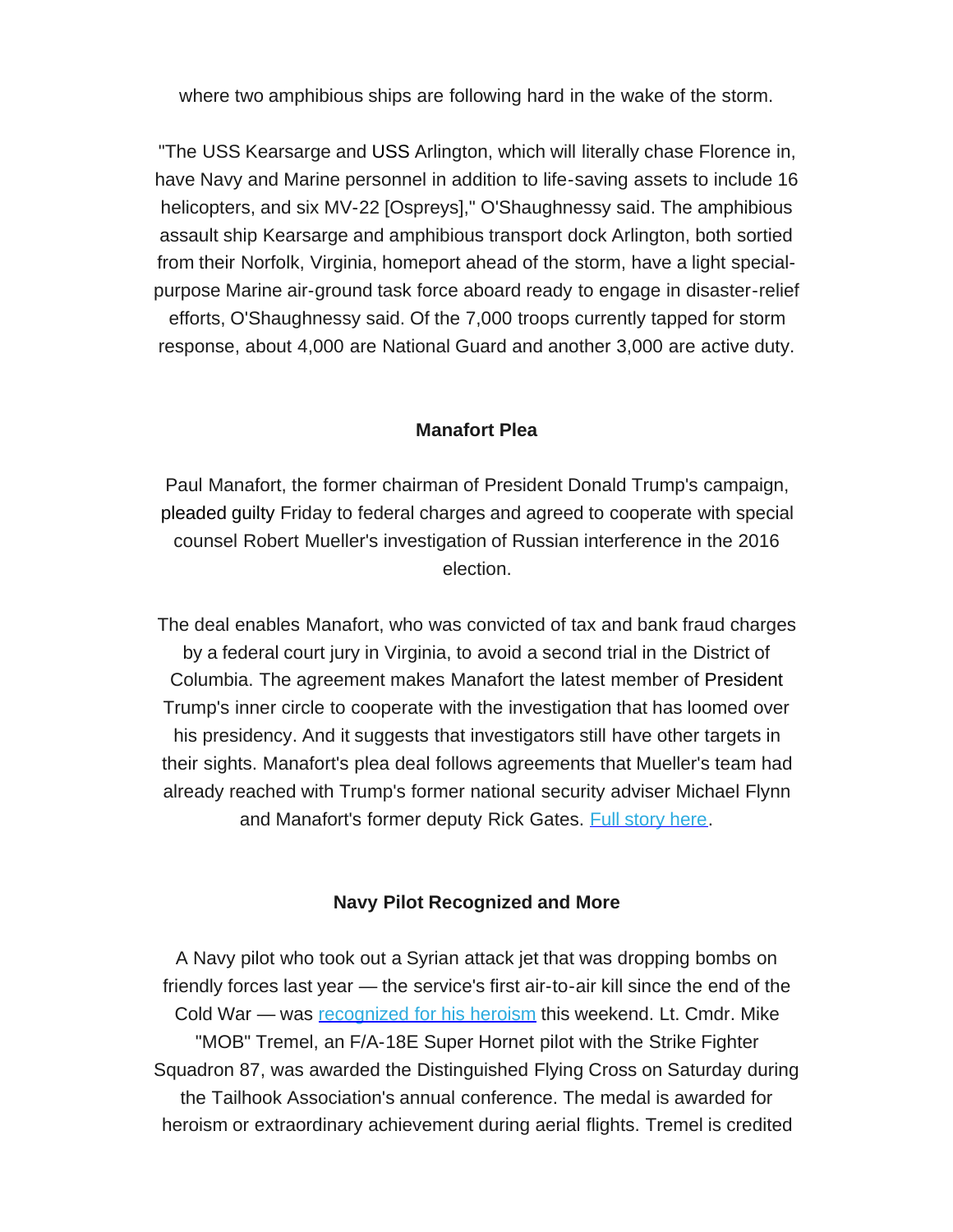with shooting down a Syrian Su-22 Fitter attack jet over Raqqa on June 18, 2017.

Marines are loading bombs onto the F-35B and dropping them over the desert as ground troops prep for combat missions during the Joint Strike Fighter's first-ever [deployment](https://rooseveltdc.us12.list-manage.com/track/click?u=322456b7b4ad08c1b4904c407&id=689675d104&e=5c6d0a3b33) to the Middle East. About 4,500 Marines and sailors with the Essex Amphibious Ready Group and 13th Marine Expeditionary Unit are putting their combat skills to the test this month in the Horn of Africa. They're participating in a two-week-long Theater Amphibious Combat Rehearsal that includes everything from quick-reaction force drills, deck-landing qualifications, simulated recovery of downed pilots and aircraft, and counter-mine training.

American fighter jets intercepted four Russian military aircraft flying in international airspace west of Alaska this week, officials said. Two Russian Tu-95 "Bear" bombers and two Su-35 "Flanker" fighter jets entered what is known as the Alaska Air Defense Identification Zone on Tuesday, NORAD said in a statement Wednesday. NORAD did not say how close to American airspace the Russian aircraft flew nor in which direction. It said the intercept happened Tuesday at 10 p.m. ET. Russian state media said the American jets escorted its aircraft for around 40 minutes and never came closer than 100 meters, according to Reuters. In recent years, Russia has been accused of flying dangerously close to U.S. aircraft and ships in Eastern Europe's Black Sea, and repeatedly violating the airspace of U.S. NATO allies in the Baltics. [More](https://rooseveltdc.us12.list-manage.com/track/click?u=322456b7b4ad08c1b4904c407&id=474698d016&e=5c6d0a3b33)

[here.](https://rooseveltdc.us12.list-manage.com/track/click?u=322456b7b4ad08c1b4904c407&id=474698d016&e=5c6d0a3b33)

# **Look Ahead** *Monday, September 17*

7:00AM: Air Force [Association](https://rooseveltdc.us12.list-manage.com/track/click?u=322456b7b4ad08c1b4904c407&id=5691b8c810&e=5c6d0a3b33) conference, Day 1 Gaylord National Resort and Convention Center, Oxon Hill, MD 20745

1:30PM: CSIS [discussion](https://rooseveltdc.us12.list-manage.com/track/click?u=322456b7b4ad08c1b4904c407&id=0c8dfbf71e&e=5c6d0a3b33) on national security with DIA director 1616 Rhode Island Avenue NW

6:00PM: CSIS [discussion](https://rooseveltdc.us12.list-manage.com/track/click?u=322456b7b4ad08c1b4904c407&id=b5ce1537a5&e=5c6d0a3b33) on food insecurity as a security challenge CSIS, 1616 Rhode Island Ave. NW

*Tuesday, September 18*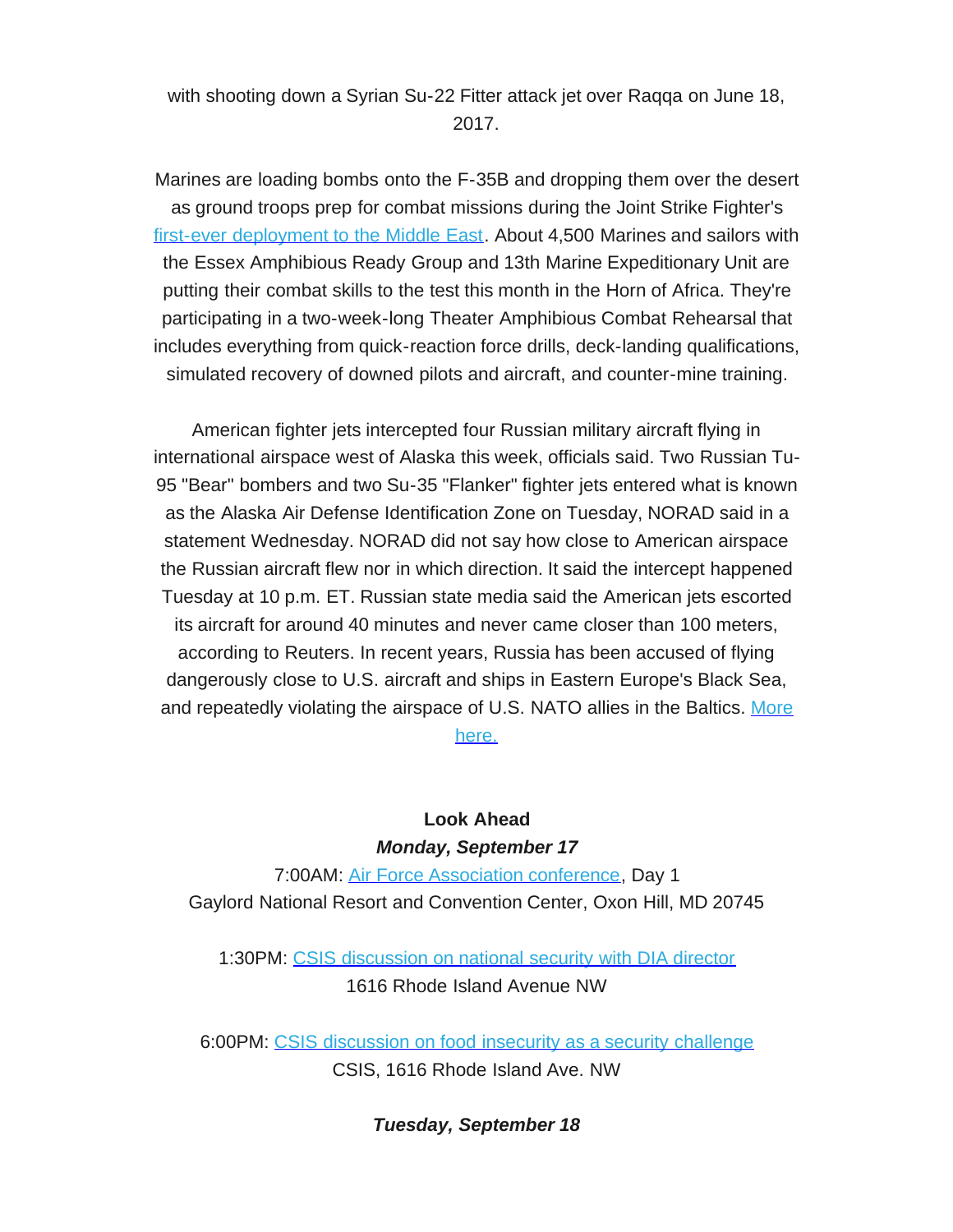12:00AM: Senate Foreign Relations Committee meeting on [ambassador,](https://rooseveltdc.us12.list-manage.com/track/click?u=322456b7b4ad08c1b4904c407&id=6e2afd8bb2&e=5c6d0a3b33) UN and IMF [nominations](https://rooseveltdc.us12.list-manage.com/track/click?u=322456b7b4ad08c1b4904c407&id=6e2afd8bb2&e=5c6d0a3b33)

419 Dirksen Senate Office Building

7:30AM: Air Force Association conference, Day 2 Gaylord National Resort and Convention Center, Oxon Hill, MD 20745

9:00AM: CSIS panel on the U.S.' role in space situational [awareness](https://rooseveltdc.us12.list-manage.com/track/click?u=322456b7b4ad08c1b4904c407&id=a302733ae2&e=5c6d0a3b33) CSIS Headquarters

#### *Wednesday, September 19*

6:30AM: [Association](https://rooseveltdc.us12.list-manage.com/track/click?u=322456b7b4ad08c1b4904c407&id=2c2d7e6fa1&e=5c6d0a3b33) of the U.S. Army breakfast with Lt. Gen. John Murray AUSA Conference & Event Center, 2425 Wilson Boulevard, Arlington, VA 22201

7:30AM: Air Force Association conference, Day 3 Gaylord National Resort and Convention Center, Oxon Hill, MD 20745

#### *Friday, September 21*

8:00AM: Mitchell Institute [discussion](https://rooseveltdc.us12.list-manage.com/track/click?u=322456b7b4ad08c1b4904c407&id=241cbb6475&e=5c6d0a3b33) on nuclear weapons stockpile Capitol Hill Club 300 First St. SE

Have a great weekend—stay safe!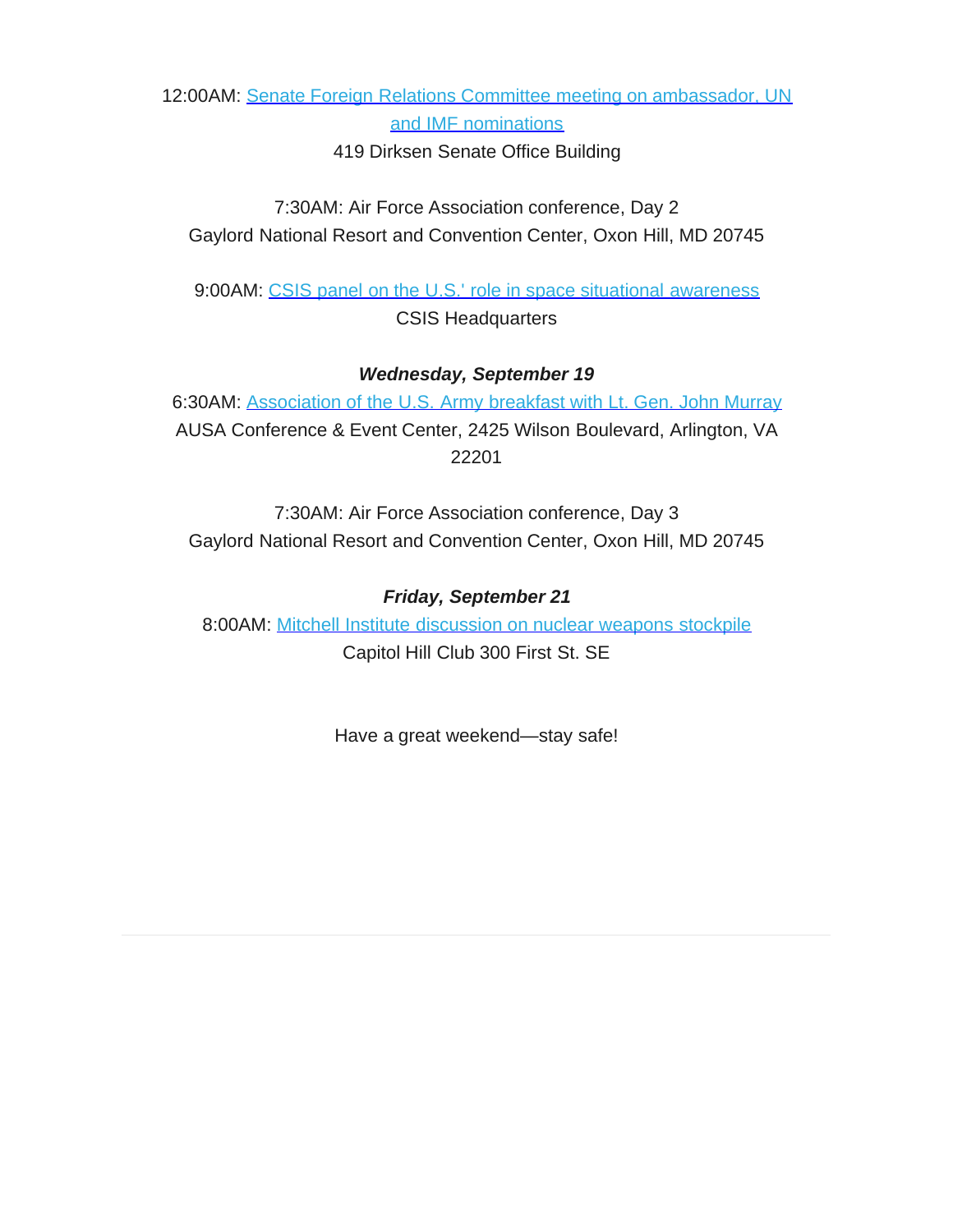| From:               | <b>Craig Quigley</b>                         |
|---------------------|----------------------------------------------|
| To:                 | <b>Craig Quigley</b>                         |
| Subject:            | EXECUTIVE INSIGHT BRIEF   SEPTEMBER 21, 2018 |
| Date:               | Friday, September 21, 2018 11:41:27 AM       |
| <b>Attachments:</b> | image001.png                                 |

Ladies & Gentlemen, below please find this week's edition of *Executive Insight Brief* **from The Roosevelt Group.**

**Craig R. Quigley Rear Admiral, U.S. Navy (Ret.) Executive Director Hampton Roads Military and Federal Facilities Alliance 757-644-6324 (Office) 757-419-1164 (Mobile)**



 $|2|$ 

# **EXECUTIVE INSIGHT BRIEF | SEPTEMBER 21, 2019 TOP STORIES**

# **An Astronomical Price Tag**

The U.S. Air Force says it will cost \$13 [billion](https://rooseveltdc.us12.list-manage.com/track/click?u=322456b7b4ad08c1b4904c407&id=8ecf34c4c3&e=5c6d0a3b33) over five years to create a Space Force. A noted budget estimate disagrees. "This is the highest estimate I think you could possibly come up with," said Todd Harrison, director of Defense Budget Analysis at the Center for Strategic and International Studies think tank in Washington.

Specifically, Harrison questioned figures presented in a Sept. 14 memo sent from Air Force Secretary Heather Wilson to Deputy Defense Secretary Patrick Shanahan. In that memo, Wilson wrote that an additional 13,000 people would be needed for a Space Force, a sixth branch of the military ordered by President Trump.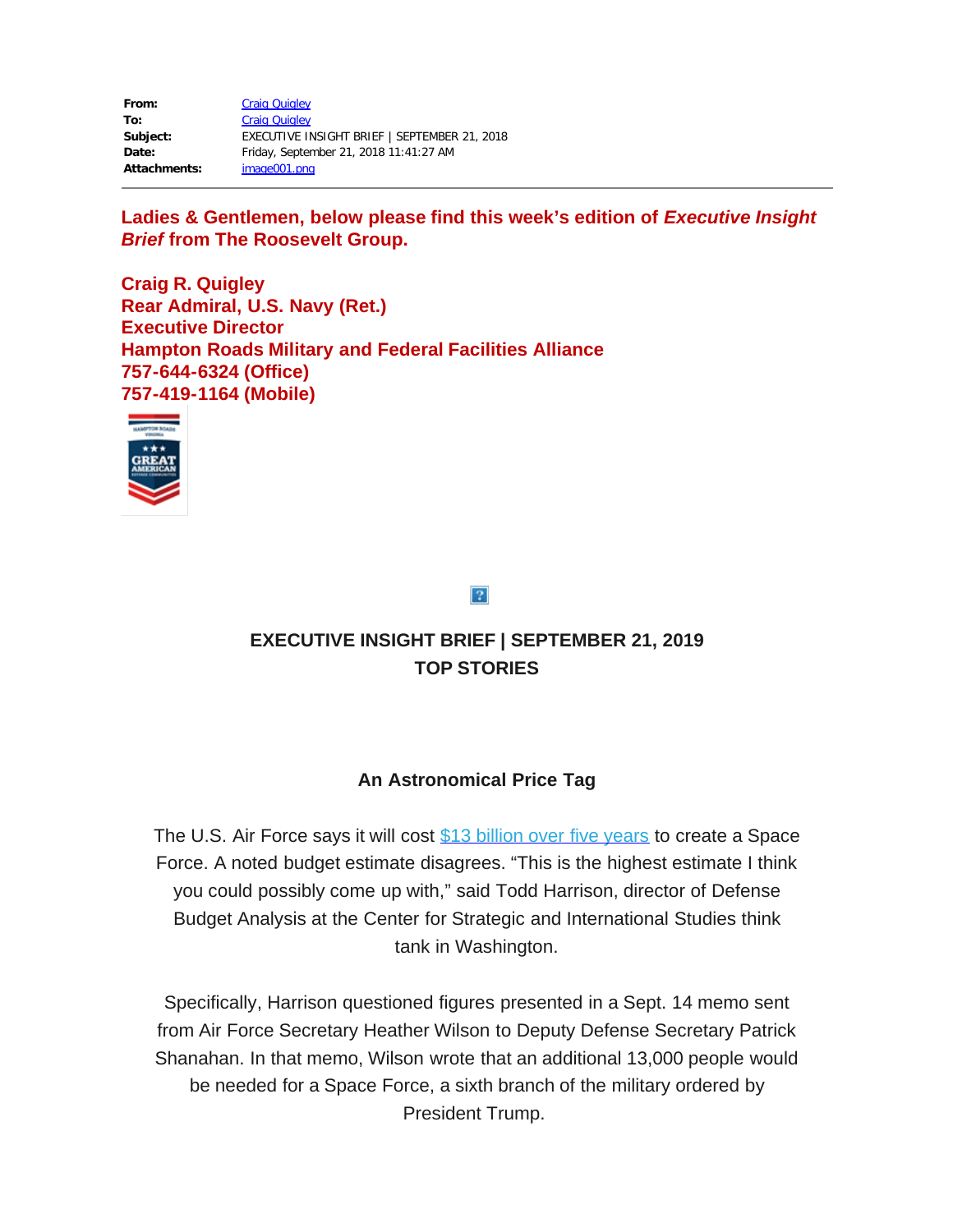The proposal recommends that a Space Force Secretariat, headquarters staff, Space Force troop contingent and a Space combatant command be established and funded before any space personnel from the other military branches are transferred into the Space Force. Wilson also pushed back on a recent Pentagon proposal to create a senior civilian defense post to oversee the creation of a Space Force, calling it a detour and saying it "is not in line" with President Donald Trump's intent to create a new military branch focused on space. [Read](https://rooseveltdc.us12.list-manage.com/track/click?u=322456b7b4ad08c1b4904c407&id=6f720d9a25&e=5c6d0a3b33) more.

## **Defense Appropriations Passed by Senate**

The Senate on Tuesday passed a short-term spending bill that would keep the government running through Dec. 7, aiming to avert a government shutdown and put off a fight over funding for President Trump's border wall until after the midterm elections.

The short-term bill came attached to a massive budget package containing full-year 2019 funding for the Pentagon as well as for the Labor, Education and Health and Human Services departments. GOP leaders designed the package to combine key Republican and Democratic priorities in an attempt to garner overwhelming bipartisan support. The package also aims to satisfy Trump's desire for more military spending. The 93-to-7 vote came less than two weeks ahead of a Sept. 30 deadline when government funding will expire unless Congress and/or Trump intervene.

The House is expected to take up the bill next week, but it remains uncertain whether Trump will sign the measure. Click [here](https://rooseveltdc.us12.list-manage.com/track/click?u=322456b7b4ad08c1b4904c407&id=1bcd39d1e6&e=5c6d0a3b33) for full story.

#### **Iran the Incumbent Wins Terror Race**

Iran remains the world's leading state sponsor of terrorism, the Trump administration said Wednesday in an annual report that also highlighted another drop in terrorist attacks worldwide. The State Department's annual survey of global terrorism accused Iran of intensifying numerous conflicts and trying to undermine governments throughout the Middle East and beyond.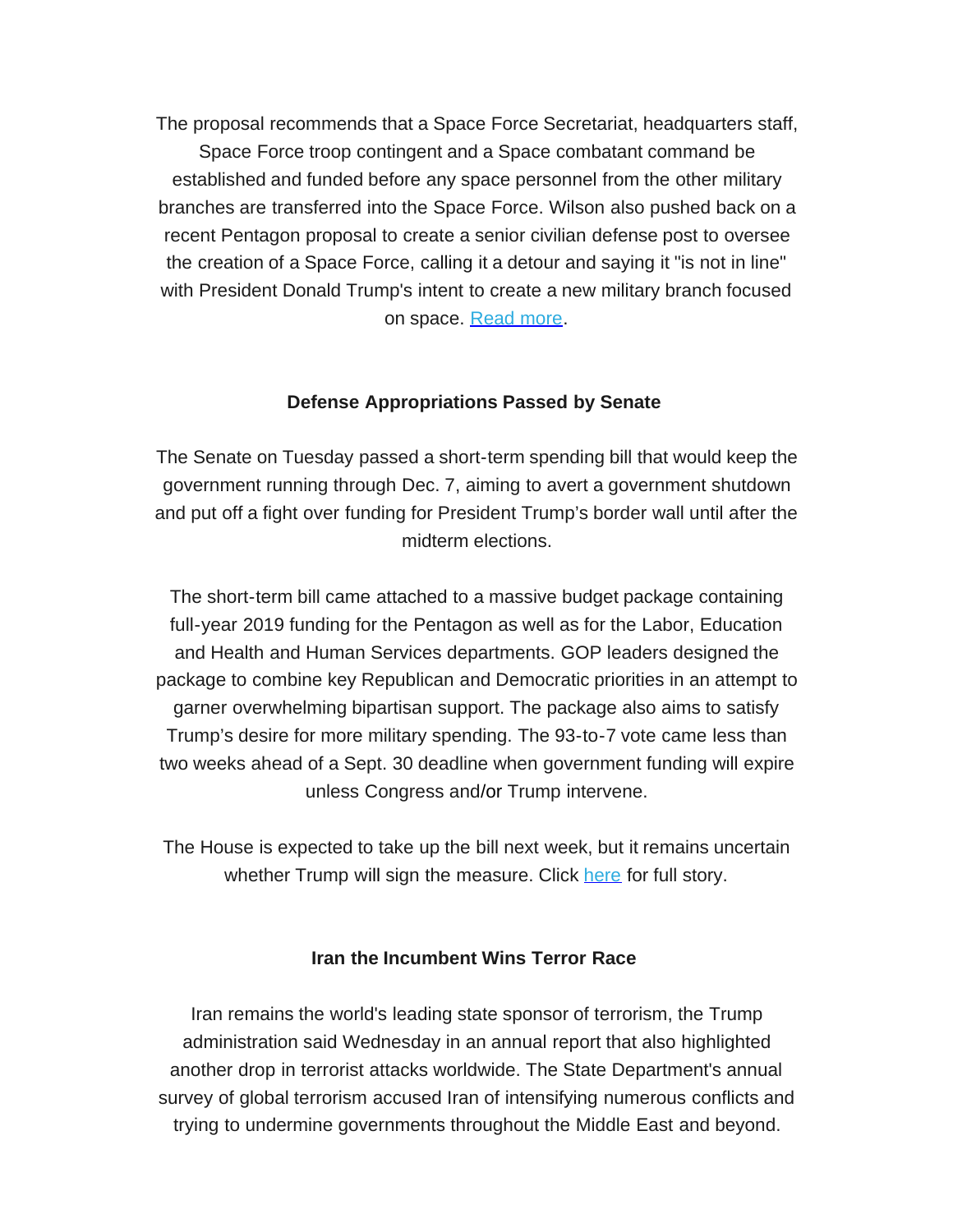Iran's "terrorist affiliates and proxies," the report said, "demonstrated a nearglobal terrorist reach."

The number of worldwide terrorist attacks dropped by 23 percent last year compared with 2016, according to the report, a change largely due to gains against the Islamic State group in Iraq. The number also had declined in 2016 over the previous year. The report comes as the Trump administration is toughening its stance against Iran. The U.S. withdrew from the landmark nuclear accord with Iran earlier this year and has begun to dismantle sanctions relief granted under the 2015 deal. Re-imposing sanctions is one part of a larger effort by the U.S. to cut Iran off from funds used to support proxy forces and support other "malign activity" in the region, including terrorism, according to administration officials. Link to full [story](https://rooseveltdc.us12.list-manage.com/track/click?u=322456b7b4ad08c1b4904c407&id=b564cee06a&e=5c6d0a3b33).

# **Fort Trump?**

The U.S. is considering a permanent military presence in Poland, something the Eastern European country has sought for more than a decade. Poland has openly courted a [permanent](https://rooseveltdc.us12.list-manage.com/track/click?u=322456b7b4ad08c1b4904c407&id=ec2ff92dc2&e=5c6d0a3b33) U.S. presence since President George W. Bush was in office, and that administration had considered the possibility of using one of Poland's military bases as part of its missile defense system and locating ground-based interceptors there. Those talks eventually fell through.

The Polish leader discussed that [proposal](https://rooseveltdc.us12.list-manage.com/track/click?u=322456b7b4ad08c1b4904c407&id=e783c90d56&e=5c6d0a3b33) with the U.S. President at the White House on Tuesday, trying to get traction for an idea his government has been pushing for months to deter any possible Russian aggression. The Polish government has even been willing to pay — to the tune of \$2 billion.

## **First of Fallen Soldiers Identified**

It was announced Thursday that Army Master Sgt. Charles H. McDaniel, 32, of Vernon, Indiana, and Army Pfc. William H. Jones, 19, of Nash County, North Carolina, were the first two of the missing-in-action to be identified from among the 55 cases of remains returned by North Korea in August.

"These HEROES are home, they may Rest In Peace, and hopefully their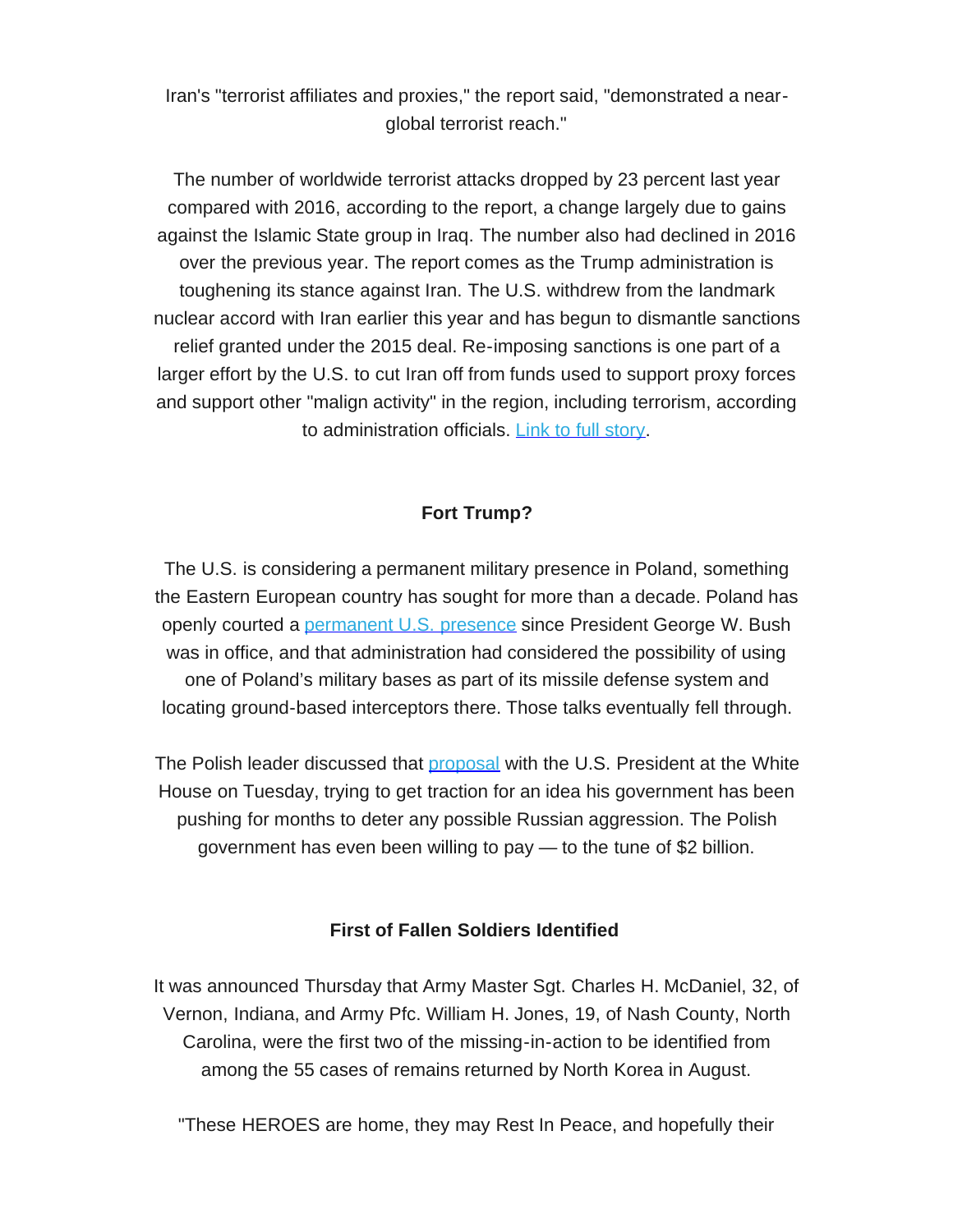families can have closure," Trump said in a Tweet.

The tweet came ahead of a White House ceremony Friday for the annual National POW/MIA Recognition Day for the more than 7,000 U.S. service members still missing from the 1950-53 Korean War, out of a total of 90,000 still missing from all the nation's wars. The families of McDaniel and Jones were expected to be at the White House event. Full [story](https://rooseveltdc.us12.list-manage.com/track/click?u=322456b7b4ad08c1b4904c407&id=857807cc6d&e=5c6d0a3b33) here.

# **Friendly Fire**

"Russia on Tuesday accused Israel of indirectly causing a Russian military plane to be shot down near Syria's Mediterranean coast, and threatened to retaliate against Israel for what it described as a hostile act," via Reuters.

"Russia's Defence Ministry said the **II-20 [reconnaissance](https://rooseveltdc.us12.list-manage.com/track/click?u=322456b7b4ad08c1b4904c407&id=856a6aadd4&e=5c6d0a3b33) aircraft**, with 15 Russian service personnel on board, was brought down by anti-aircraft batteries of Moscow's ally, Syria, in a friendly fire incident. "But the ministry said it held Israel responsible because, at the time of the incident, Israeli fighter jets were mounting air attacks on Syrian targets and had only given Moscow one minute's warning, putting the Russian aircraft in danger of being caught in the cross-fire."

An Israeli [delegation](https://rooseveltdc.us12.list-manage.com/track/click?u=322456b7b4ad08c1b4904c407&id=0f9166481c&e=5c6d0a3b33) led by its air force chief this week presented Moscow with its findings on the incident, "including recordings of the conversations between the Israeli air force and the Russian air force component in Syria," said the Israeli official, who briefed reporters on condition of anonymity.

"We proved how the Syrian reckless anti-air fire was the direct cause of hitting the Russian aircraft. They fired quite recklessly and irresponsibly and unprofessionally into the air long after our planes were no longer there," the official said. More than 20 Syrian anti-aircraft missiles were fired during the incident.

**Look Ahead**

*Sunday, September 23*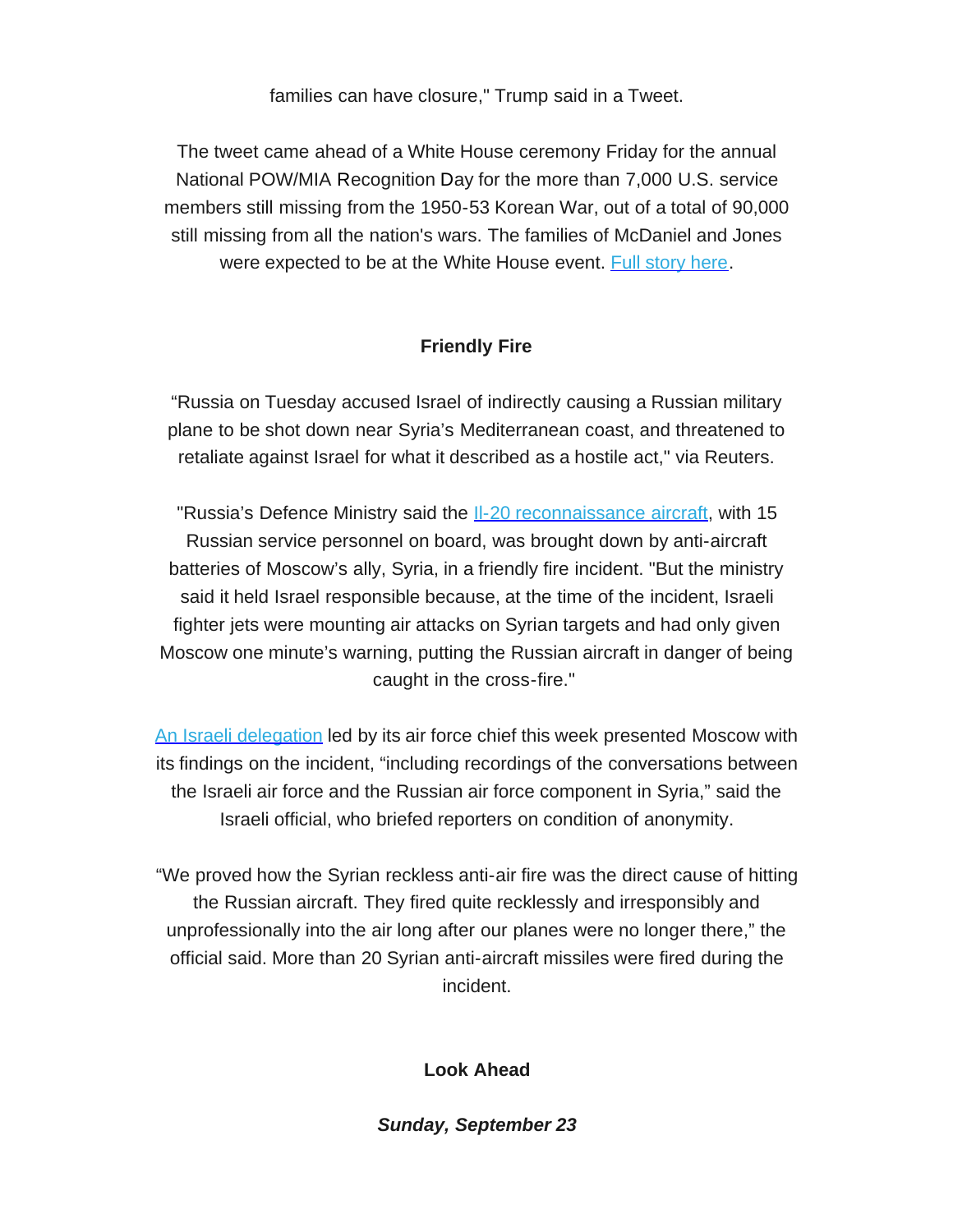7:00PM: Global Security Exchange tech [conference,](https://rooseveltdc.us12.list-manage.com/track/click?u=322456b7b4ad08c1b4904c407&id=789348bf8f&e=5c6d0a3b33) Day 1 Las Vegas Convention Center, 3150 Paradise Road, Las Vegas, NV 89109

## *Monday, September 24*

6:30AM: Global Security Exchange tech conference, Day 2 Las Vegas Convention Center, 3150 Paradise Road, Las Vegas, NV 89109

## *Tuesday, September 25*

6:30AM: Global Security Exchange tech conference, Day 3 Las Vegas Convention Center, 3150 Paradise Road, Las Vegas, NV 89109

> 8:00AM: Mitchell Institute [discussion](https://rooseveltdc.us12.list-manage.com/track/click?u=322456b7b4ad08c1b4904c407&id=57a4d38fb1&e=5c6d0a3b33) on missile defense Capitol Hill Club, 300 First St. SE

9:30AM: Senate Armed Services [Committee](https://rooseveltdc.us12.list-manage.com/track/click?u=322456b7b4ad08c1b4904c407&id=e5fe70c4b7&e=5c6d0a3b33) hearing to confirm nominees G-50 Dirksen Senate Office Building

> 1:30PM: Stimson Center discussion on foreign [assistance](https://rooseveltdc.us12.list-manage.com/track/click?u=322456b7b4ad08c1b4904c407&id=032150943a&e=5c6d0a3b33) 1211 Connecticut Ave. NW

## *Wednesday, September 26*

7:00AM: Global Security Exchange tech conference, Day 4 Las Vegas Convention Center, 3150 Paradise Road, Las Vegas, NV 89109

9:00AM: Nuclear weapons in the new cyber age: Report of the [cyber-nuclear](https://rooseveltdc.us12.list-manage.com/track/click?u=322456b7b4ad08c1b4904c407&id=c8121d4fd7&e=5c6d0a3b33) [weapons](https://rooseveltdc.us12.list-manage.com/track/click?u=322456b7b4ad08c1b4904c407&id=c8121d4fd7&e=5c6d0a3b33) study group

1776 Eye Street, NW Suite 600 Washington, DC

10:00AM: House Armed Services [Committee](https://rooseveltdc.us12.list-manage.com/track/click?u=322456b7b4ad08c1b4904c407&id=2386204312&e=5c6d0a3b33) hearing on the impact of national [defense](https://rooseveltdc.us12.list-manage.com/track/click?u=322456b7b4ad08c1b4904c407&id=2386204312&e=5c6d0a3b33)

2141 Rayburn House Office Building

2:30PM: Senate Armed Services [subcommittee](https://rooseveltdc.us12.list-manage.com/track/click?u=322456b7b4ad08c1b4904c407&id=4a152e392f&e=5c6d0a3b33) hearing on cyber operational

[readiness](https://rooseveltdc.us12.list-manage.com/track/click?u=322456b7b4ad08c1b4904c407&id=4a152e392f&e=5c6d0a3b33)

SH-216 Hart Senate Office Building

3:30PM: House Armed Services [subcommittee](https://rooseveltdc.us12.list-manage.com/track/click?u=322456b7b4ad08c1b4904c407&id=82fa0aa04c&e=5c6d0a3b33) hearing on Syria

2123 Rayburn House Office Building